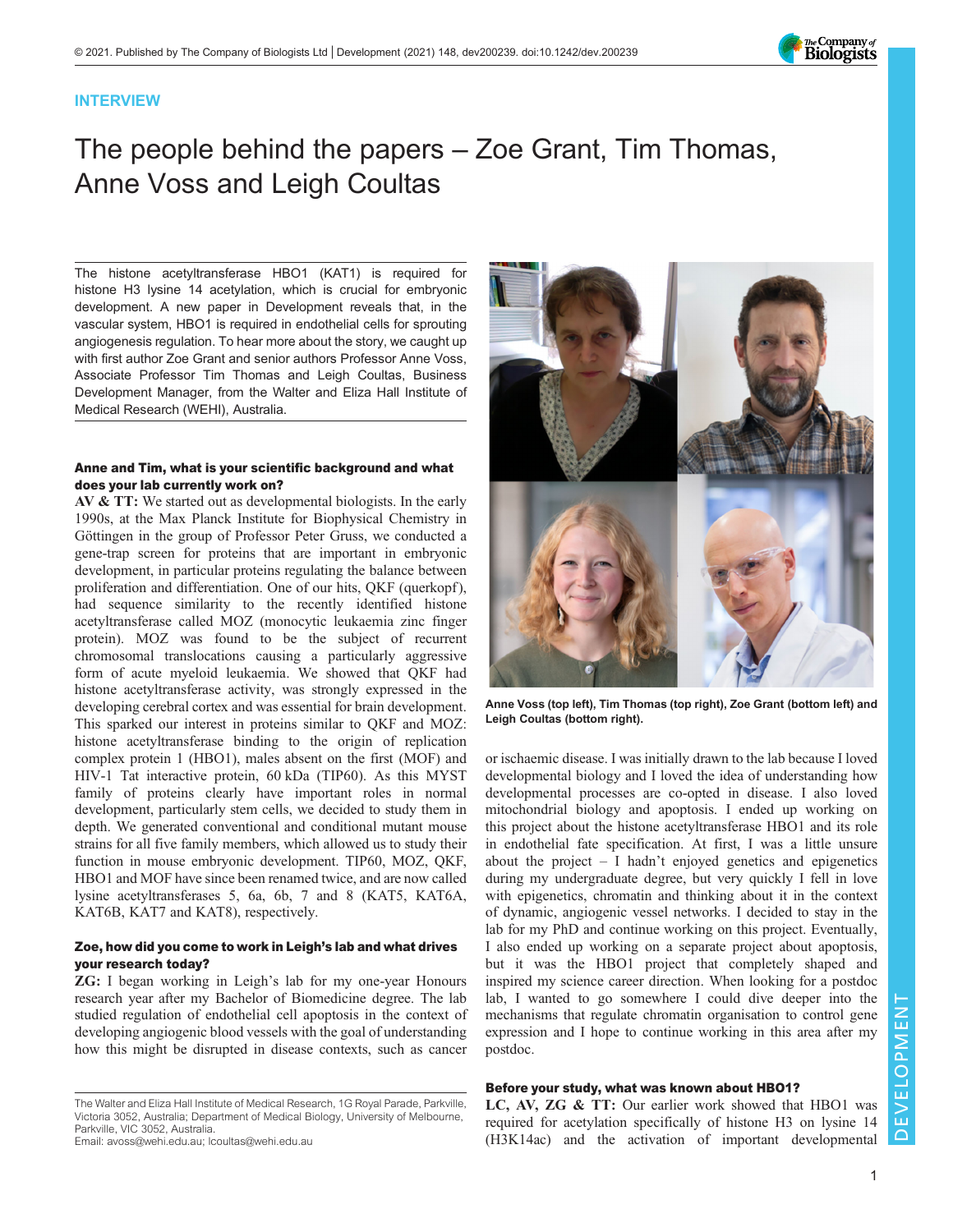

Collagen IV staining of P17 control retinas. Neovascular lesions are outlined in blue.

patterning genes, such as  $Tbx1$ ,  $Gata4$  and  $Nkx2-5$  in the developing cardiovascular system and  $Otx2$  in the developing forebrain. In cultured human and mouse cells, we observed that HBO1 was not essential for cell division. We found that lack of HBO1 during mouse embryogenesis caused developmental arrest at embryonic day 8.5, a failure of vascular maturation, failed allantois outgrowth and failure of chorio-allantois fusion. This sparked an interest in examining the role of HBO1 in blood vessel development further and led to the collaboration with Leigh, an expert in blood vessel development, and the co-supervision of Zoe on this project.

#### Can you give us the key results of the paper in a paragraph?

LC, AV, ZG & TT: We studied the role of HBO1 in specifying the identities of endothelial cells involved in angiogenic vessel growth. We generated mice in which *Hbo1* was specifically deleted from the endothelium. We found that this led to reduced vessel outgrowth and vessel complexity during both developmental angiogenesis and in a model of pathological vessel growth. Using single-cell RNA sequencing (scRNA-seq) and immunofluorescence staining, we found that the cell type most affected by HBO1 loss was the migratory endothelial tip cells. Although they were more abundant in Hbo1-deleted retinas, their ability to undergo the directed migration needed for vessel network expansion was impaired. HBO1 is necessary for acetylation of H3K14 and we found that H3K14ac was widely distributed across the endothelial genome, but enriched at genes that are highly expressed during angiogenesis.

#### How do you think HBO1 regulates tip cell behaviour during angiogenesis?

LC, AV, ZG & TT: Fundamentally, we think HBO is necessary for organising chromatin in a way that allows the activation of gene expression programmes necessary for efficient sprouting behaviour by endothelial cells. In the absence of HBO1, we found an increased number of tip cells at the sprouting front. Tip cell specification is a dynamic process and HBO1 may prevent endothelial cells from adopting this identity and/or promote their exit from it. We also found that tip cells lacking HBO1 did not migrate normally. This may have been a consequence of the overabundance of tip cells interfering with the collective cell behaviour needed for directed migration and efficient sprouting angiogenesis, but we also found evidence that tip cells need HBO1 to express genes necessary for migratory behaviour.

#### When you were carrying out the research, did you have any particular result or 'eureka' moment that has stuck with you?

ZG: The moment where things really came together was towards the end of this work. I had been working with the Hbo1-deleted retinas for years and always assumed that the reduced angiogenesis phenotype was due to fewer tip cells. It wasn't until I was going over the scRNA-seq data analysed by Dr Peter Hickey that I saw that, in fact, the number of tip cells was increased in the absence of HBO1 and it totally shifted the way I thought about the phenotype. I then analysed the number of cells expressing ESM1, a marker of tip cell identity. This confirmed that there were more tip cells in Hbo1-deleted retinas and that an overabundance of this cell type, together with their migration defect, could also delay angiogenesis.

### And what about the flipside: any particular challenges or moments of frustration?

ZG: There were certainly many challenges with this project! Working with a rare cell population like postnatal retinal endothelial cells was the major limiting factor and over the years I tried multiple ways of isolating endothelial-specific RNA for sequencing. The advancements in scRNA-seq were timely for this project and helped me finally overcome the challenge of obtaining transcriptome data from these cells. This project taught me so much about patience and perseverance in the lab!

## This project taught me so much about patience and perseverance in the lab!

#### What next for you after this paper?

ZG: I moved from Melbourne to San Francisco in October 2020 (in the middle of the pandemic!) to start my postdoc with Dr Benoit Bruneau at the Gladstone Institute. My project here focuses on the regulation of gene expression in the developing heart. Someday, I would love to return to Australia to start my own lab studying gene regulation in cardiovascular development and disease.

#### What is next for the Voss and Thomas groups?

AV & TT: Having investigated the roles of the MYST family histone acetyltransferases in development, as well as identifying and confirming their histone lysine acetylation targets in vivo, we have now become interested in their roles in disease.

Our interest in the role of the MYST family of chromatin regulators in cancer is a natural progression, because genes regulating key developmental processes are frequently mutated in cancer. Based on the observation that both KAT6A and KAT6B are the target of recurrent chromosomal translocations causing acute myeloid leukaemia, we have investigated the roles of MOZ (KAT6A) and QKF (KAT6B) in haematopoiesis and haematological cancers. The roles of KAT6A and KAT6B in the context of cancer appears to be facilitatory. We showed that KAT6A is required for cells to avoid cellular senescence and explored whether it would be a suitable target for drug development. We showed that inhibiting KAT6A arrested lymphoma growth *in vivo*. This has led to a collaboration with a large pharmaceutical company, and MYST inhibitors are currently in Phase I clinical trials for the treatment of cancer. In additional work, we have also assessed the role of HBO1 in haematopoiesis and as a target for drug development. We found, in collaboration with others, that inhibition of HBO1 arrests the growth of human acute myeloid leukaemia cells.